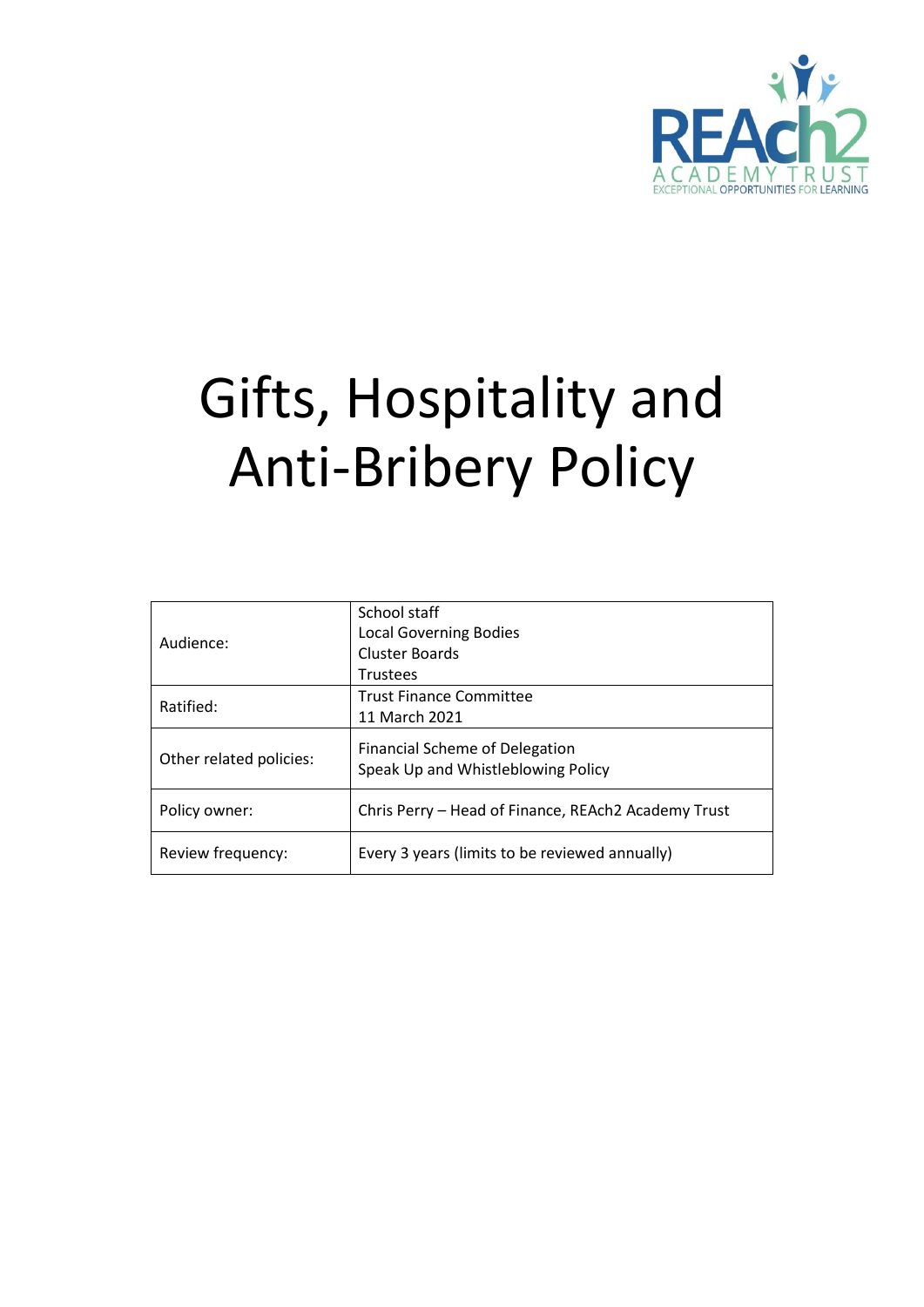

At REAch2, our actions and our intentions as school leaders are guided by our Touchstones.

| Integrity        | We recognise that we lead by example and if we want children to grow up to<br>behave appropriately and with integrity then we must model this behaviour            |
|------------------|--------------------------------------------------------------------------------------------------------------------------------------------------------------------|
| Responsibility   | We act judiciously with sensitivity and care. We don't make excuses, but mindfully<br>answer for actions and continually seek to make improvements                 |
| <b>Inclusion</b> | We acknowledge and celebrate that all people are different and can play a role in<br>the REAch2 family whatever their background or learning style                 |
| Enjoyment        | Providing learning that is relevant, motivating and engaging releases a child's<br>curiosity and fun, so that a task can be tackled and their goals achieved       |
| Inspiration      | Inspiration breathes life into our schools. Introducing children to influential<br>experiences of people and place, motivates them to live their lives to the full |
| Learning         | Children and adults will flourish in their learning and through learning discover a<br>future that is worth pursuing                                               |
| Leadership       | REAch2 aspires for high quality leadership by seeking out talent, developing<br>potential and spotting the possible in people as well as the actual                |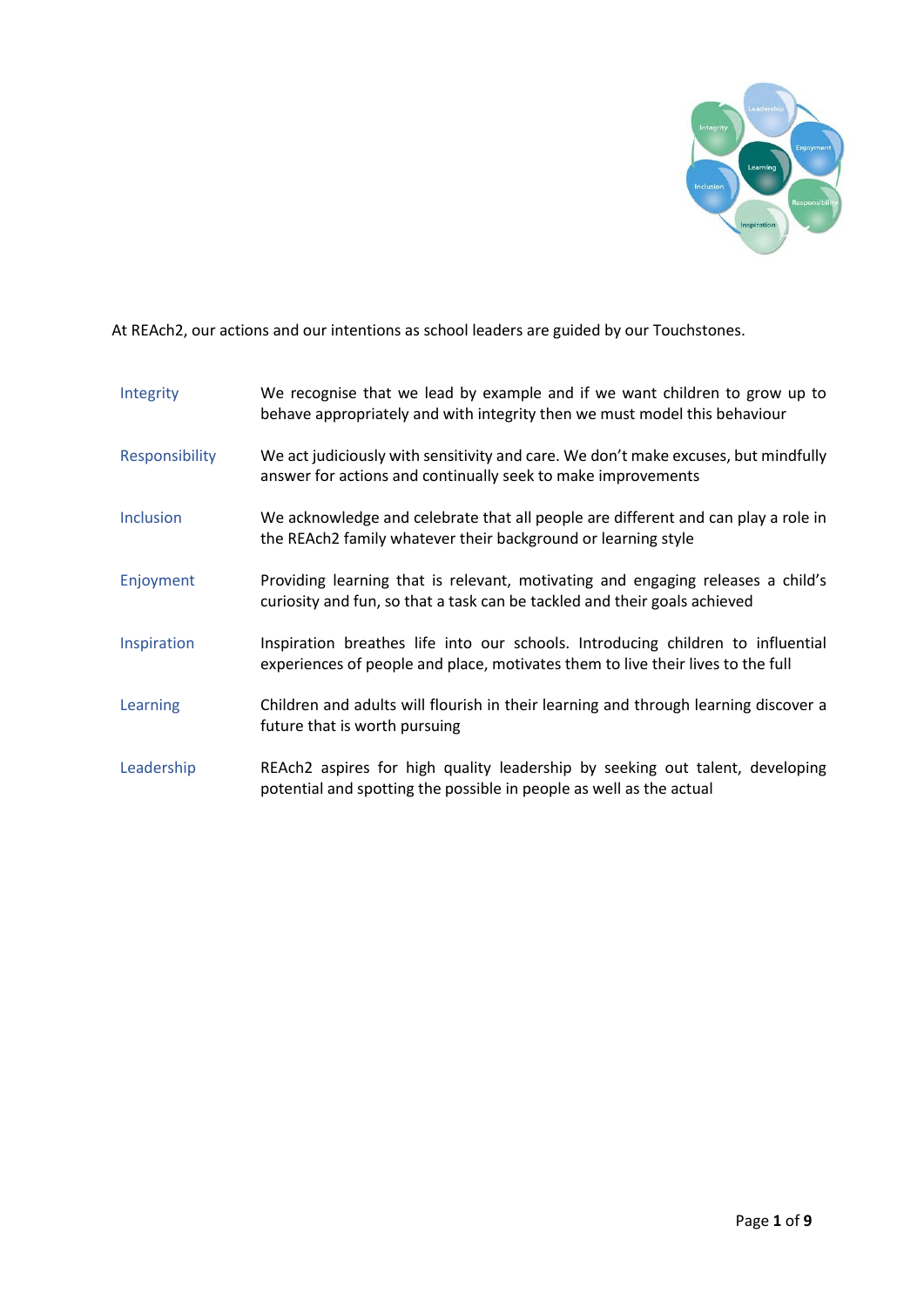# Contents

| 1. |  |  |
|----|--|--|
| 2. |  |  |
| 3. |  |  |
| 4. |  |  |
| 5. |  |  |
| 6. |  |  |
| 7. |  |  |
| 8. |  |  |
| 9. |  |  |
|    |  |  |
|    |  |  |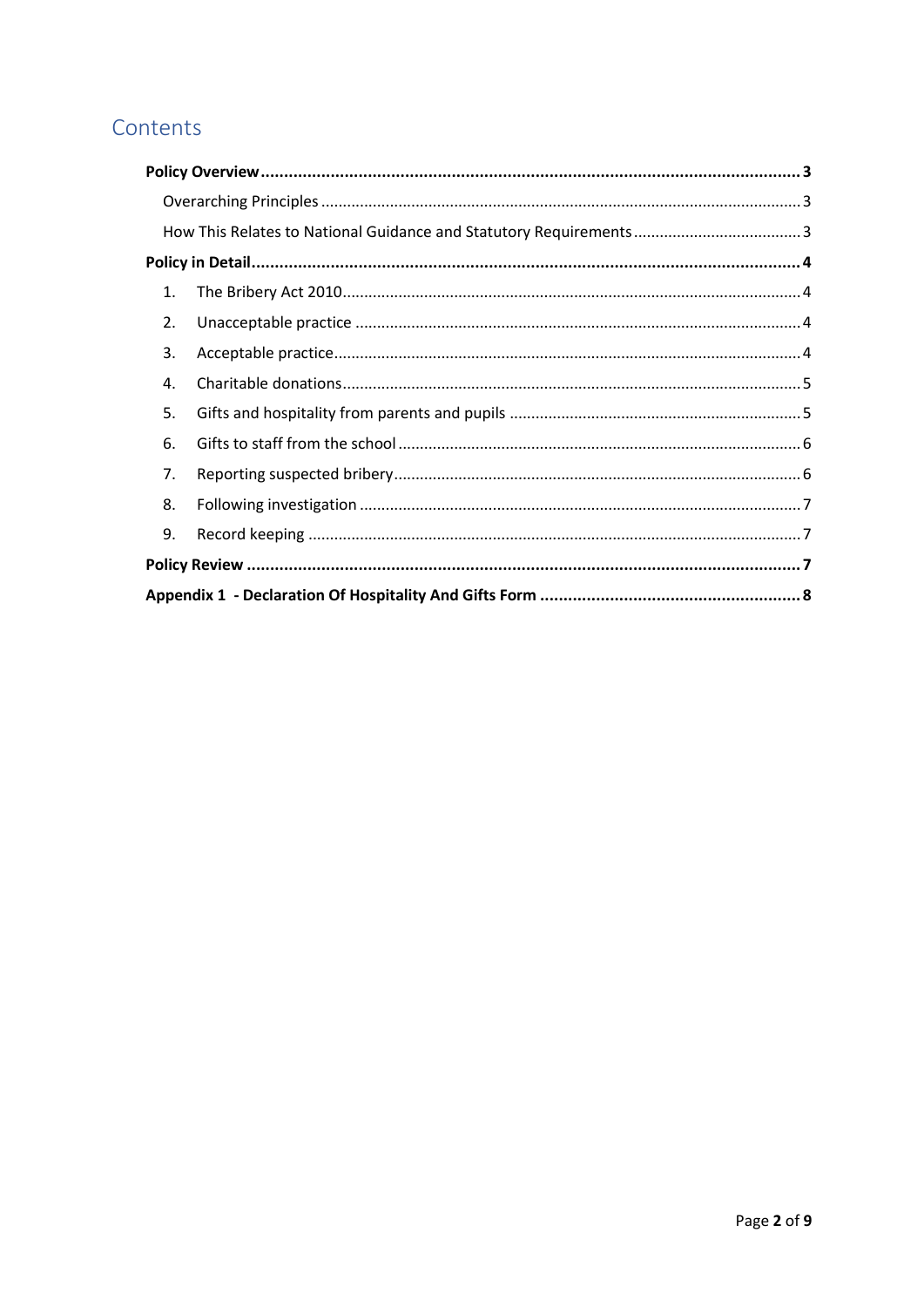# <span id="page-3-0"></span>Policy Overview

## <span id="page-3-1"></span>**Overarching Principles**

Reach2 is committed to the highest ethical standards and acting with integrity in all business activities. This policy details the school's position on preventing and prohibiting bribery.

Bribery by, or of, employees, agents or consultants, or any person acting on behalf of the school will not be tolerated. The SLT is committed to implementing effective measures to prevent, monitor and eliminate bribery.

Bribery and corruption by individuals are punishable by up to 10 years' imprisonment and the school could face an unlimited fine and serious damage to its reputation; therefore, the school takes its legal responsibilities very seriously.

The purpose of this policy is to:

- Establish the responsibilities of the school in observing and upholding our position on bribery and corruption.
- Provide information and guidance to school staff on how to recognise and deal with bribery and corruption concerns.

This policy covers all individuals working for the school at all levels (whether permanent, fixed-term or temporary), and includes governors, volunteers, agents and any other person associated with the school (known throughout the policy as employees).

#### <span id="page-3-2"></span>**How This Relates to National Guidance and Statutory Requirements**

In accordance with the Academies Financial Handbook, the academy trust should have a policy and register on the acceptance of gifts, hospitality, awards, prizes or other benefits that might compromise their judgment or integrity, and should ensure all staff are aware of it.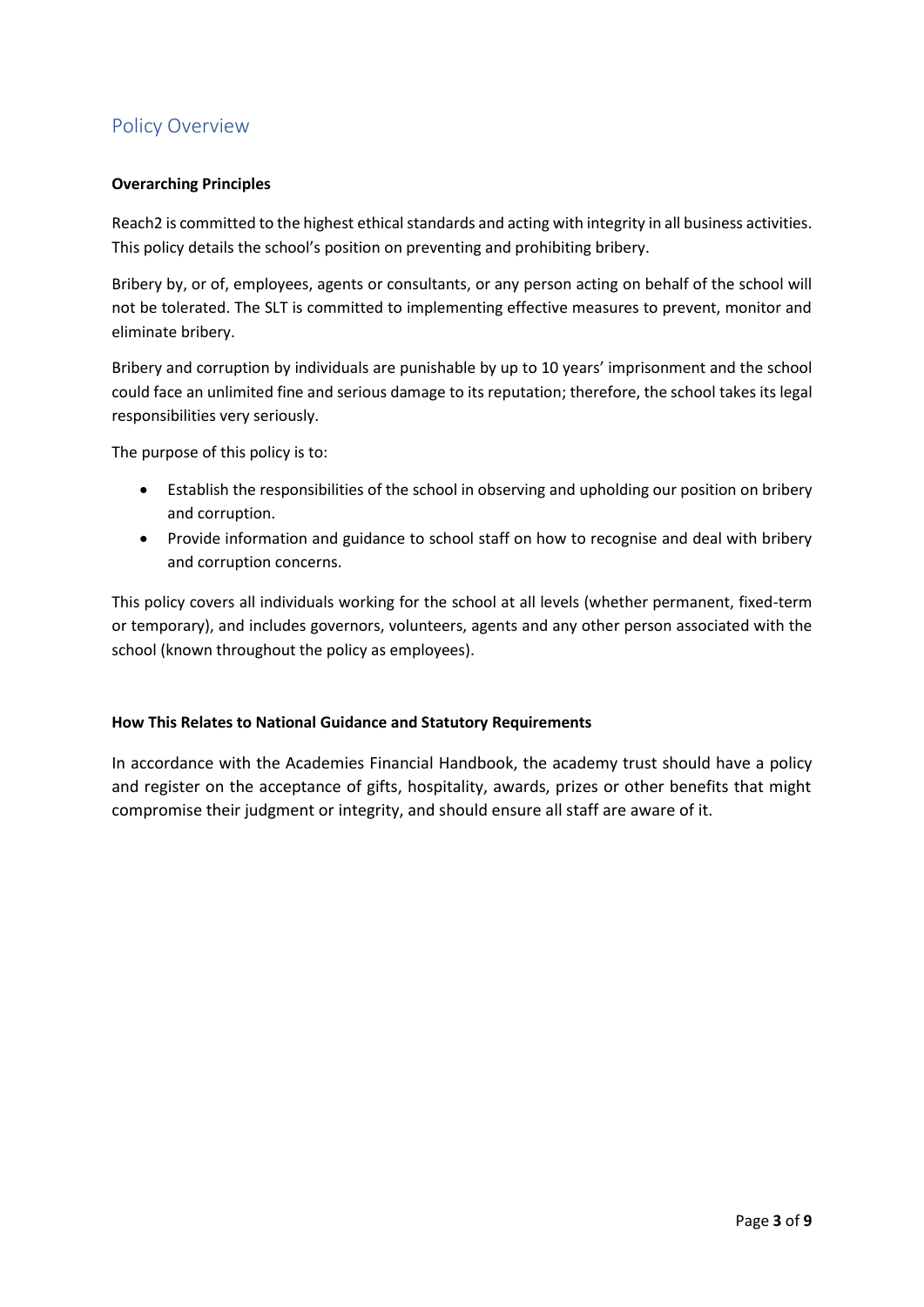# <span id="page-4-0"></span>Policy in Detail

#### <span id="page-4-1"></span>**1. The Bribery Act 2010**

- 1.1. The Bribery Act 2010 came into force on 1 July 2011. It covers bribery and corruption in business activities in the UK and overseas. Under the Bribery Act 2010, a bribe is a financial or other type of advantage offered with the intention of inducing or rewarding improper performance of a function or activity, or knowledge or belief that accepting such a reward would constitute the improper performance of such a function or activity.
- 1.2. A criminal offence will be committed under the Act if:
	- An employee or associated person acting for, or on behalf of, the school offers, promises, gives, requests, receives or agrees to receive bribes.
	- An employee or associated person acting for, or on behalf of the school, offers, promises or gives a bribe to a public official with the intention of influencing that official in the performance of their duties.
	- And, in either case, the school does not have the defence that it has adequate procedures in place to prevent bribery.

## <span id="page-4-2"></span>**2. Unacceptable practice**

2.1. It is not acceptable for employees to:

- Give, promise or offer a payment, gift or hospitality, with the expectation or hope that an advantage for the Trust or the school will be received or to reward an advantage already received.
- Give, promise or offer a payment, gift or hospitality to a government official, agent or representative to facilitate or expedite a routine procedure.
- Accept payment from a third party if they know or suspect that it is offered with an expectation of a business advantage in return.
- Threaten or retaliate against another worker who has refused to commit a bribery offence or who has raised concerns under this policy.
- Engage in any activity that may lead to a breach of this policy.

## <span id="page-4-3"></span>**3. Acceptable practice**

- 3.1. This policy does not prohibit normal and appropriate hospitality (both given or received) if the following requirements are met:
	- It is not made with the intention of influencing a third party to obtain or retain business or a business advantage, or to reward the provision or retention of business or a business advantage, or in exchange for favours or benefits.
	- It is given in the Trust's or school's name, not in the individual's.
	- It complies with local law.
	- It does not include cash or a cash equivalent, e.g. vouchers, gift certificates.
	- It is appropriate in the circumstances, e.g. the giving of small gifts at Christmas time.
	- The type and value of the gift is reasonable given the reason the gift is offered.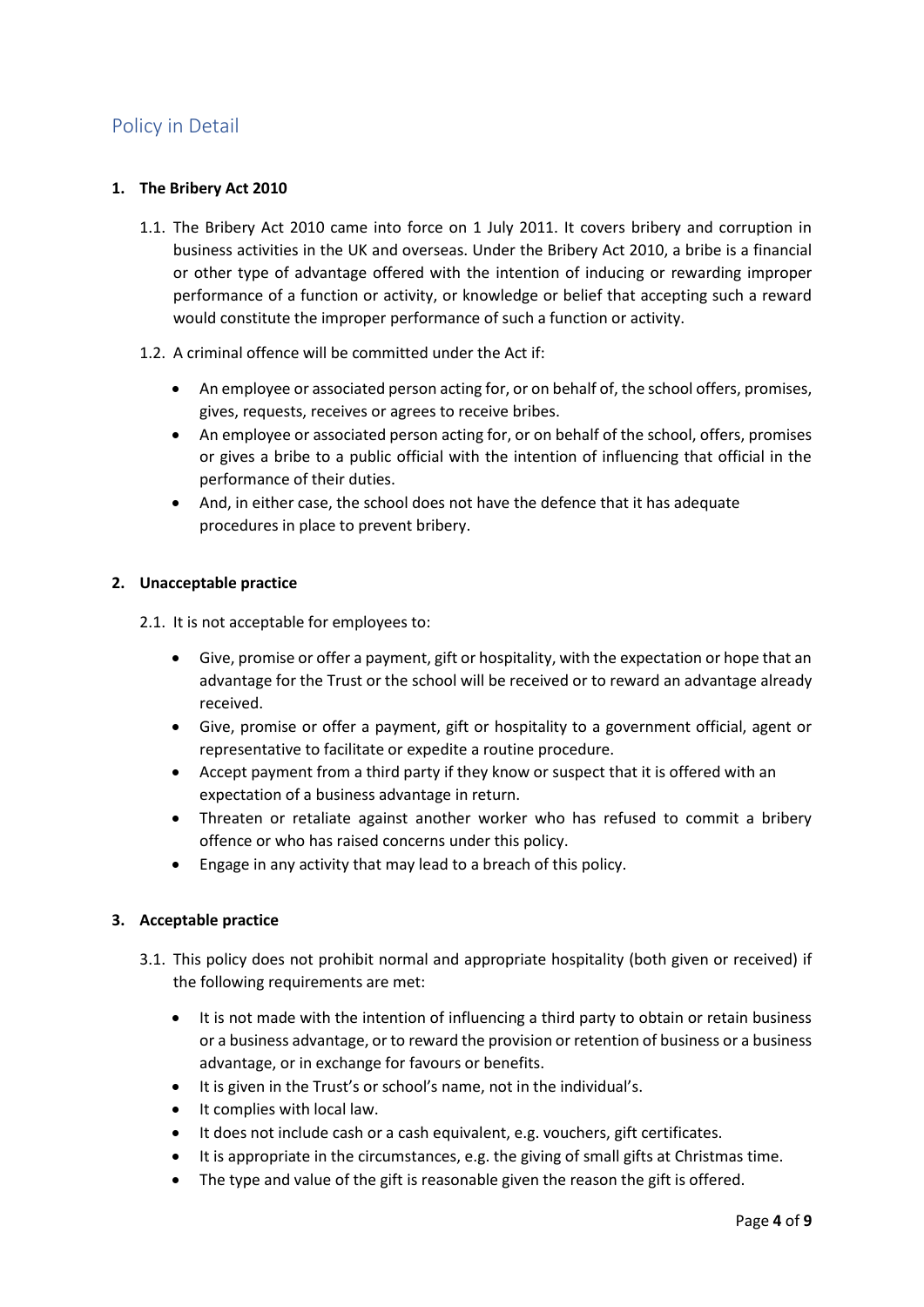- It is given openly, not secretly.
- Gifts should not be offered to, or accepted from, government officials or representatives without the prior approval of the Chief Operating Officer or Head of Finance.
- 3.2. The advice of the Trust is to, in all circumstances, consider whether the gift or hospitality is reasonable and justified and to consider the intention behind the gift.

#### <span id="page-5-0"></span>**4. Charitable donations**

- 4.1. Charitable donations are considered to be part of the school's wider purpose.
- 4.2. The school may also support fundraising events involving employees. The school only makes charitable donations that are legal and ethical.
- 4.3. No donation must be offered or made in the school's name without the prior approval of the Chief Operating Officer or Head of Finance.

#### <span id="page-5-1"></span>**5. Gifts and hospitality from parents and pupils**

- 5.1. It is permissible for staff to accept gifts from parents and pupils, for example, before Christmas and at the end of term.
- 5.2. Gifts of a value of £30 or less can be accepted from parents and pupils without approval from the Headteacher (providing that these gifts do not satisfy the conditions outlined in 5.4). These gifts do not need to be recorded in the Gifts and Hospitality Register.
- 5.3. Staff are permitted to accept gifts from groups of pupils or parents up to the value of £30 (providing that these gifts do not satisfy the conditions outlined in 5.4). These gifts do not need to be recorded in the Gifts and Hospitality Register.
- 5.4. Staff will not accept:
	- Cash or monetary gifts, including tokens and store gift receipts.
	- Gifts or hospitality offered to their spouse, partner, family member or friend.
	- Gifts or hospitality from a potential supplier or tenderer.
	- Lavish or extravagant gifts or hospitality.
- 5.5. Staff will consider the following before accepting gifts or hospitality:
	- Whether there is any benefit to the school in them accepting the scale, amount, frequency and source of the offer.
	- The timing of the offer in relation to forthcoming decisions.
	- Whether accepting the offer could be misinterpreted as a sign of their, or the school's, support or favour.
- 5.6. Where staff believe the offer satisfies one of the conditions in 5.4 or is above the values outlined in 5.2 or 5.3, staff will seek prior approval from the Headteacher before accepting the offer.
- 5.7. In accordance with 5.6, details of the offer will be recorded as outlined in section 9 of this policy.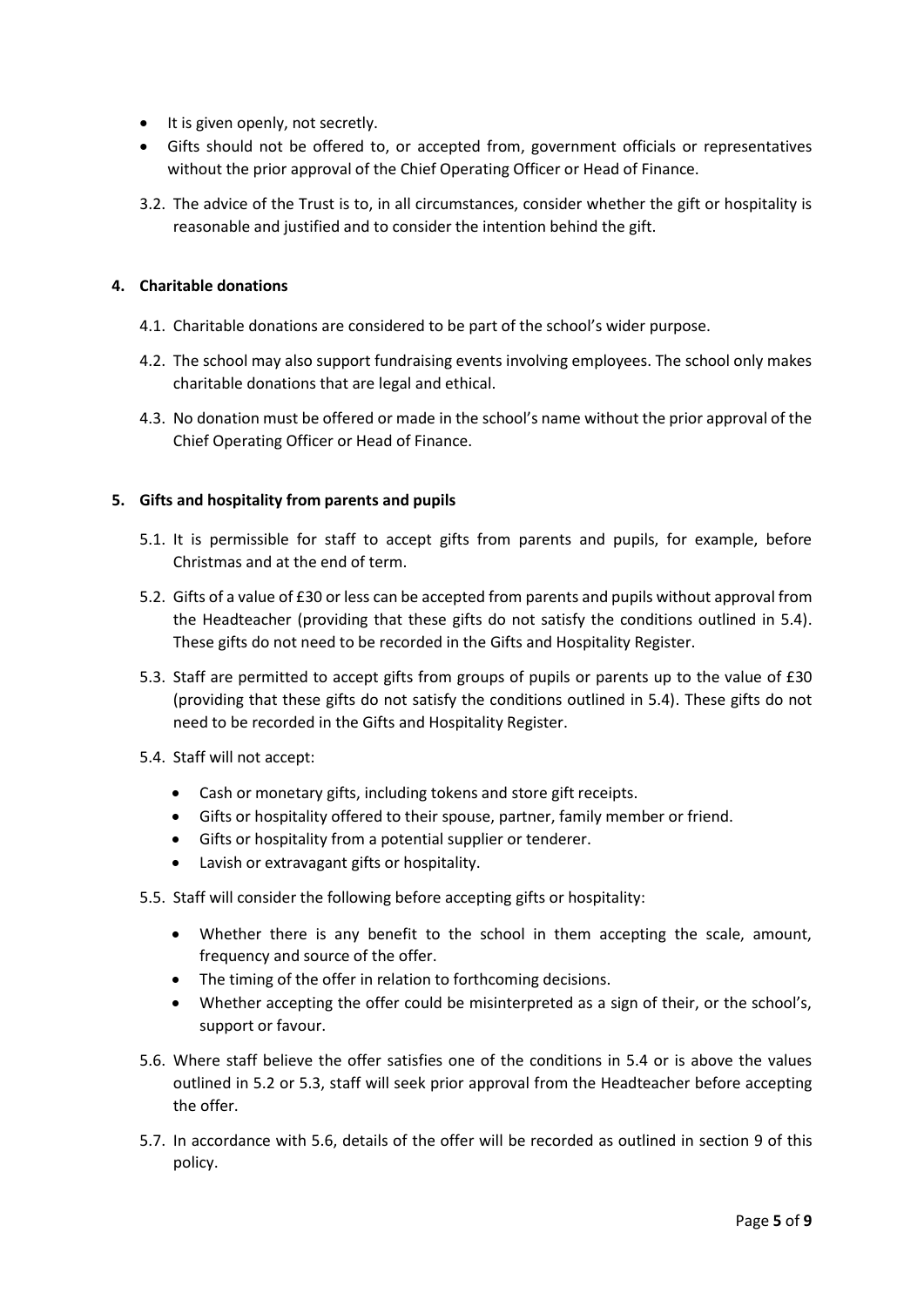- 5.8. Staff will not accept any gifts that they believe to be excessive or more than simply a token gift of gratitude at an acceptable time of year, such as Christmas or end of term/year.
- 5.9. If a gift is received without warning, staff will politely decline the gift. Or, if they feel it would be inappropriate to do this, they will refer the matter to the Headteacher as soon as possible to allow the Headteacher to decide the course of action.
- 5.10. In accordance with 5.9, the Headteacher may decide to return the gift, ask the chair of governors for their view, or donate the gift to a charity/other local cause.
- 5.11. If staff are unsure whether to accept a gift in any situation, they will speak to the Headteacher.
- 5.12. Parents and pupils will be informed of the school's policy regarding gifts and hospitality and will be encouraged to speak to the Headteacher if they want to give a staff member a gift which is of high value or may satisfy any of the conditions outlined in 5.4.

#### <span id="page-6-0"></span>**6. Gifts to staff from the school**

- 6.1. The purchasing of excessive or alcoholic gifts is regarded as irregular expenditure and is strictly forbidden.
- 6.2. The school may, at the Headteacher's discretion, provide staff with token gifts to reward efforts beyond their duties such as significant contributions towards extra-curricular activities. These gifts will be non-monetary, non-alcoholic and cost less than £20. Reasons for such gifts must be formally recorded noted.

#### <span id="page-6-1"></span>**7. Reporting suspected bribery**

- 7.1. Employees are encouraged to raise concerns about any suspicion of bribery or corruption at the earliest possible opportunity to the Headteacher. Issues that should be reported include:
	- Any suspected or actual attempts at bribery.
	- Any concerns that an employee may be in receipt of bribes.
	- Any concerns that an employee may be offering or delivering bribes.
- 7.2. All concerns should be reported following the procedure set out in the school's Whistleblowing Policy.
- 7.3. All reports of bribery will be investigated thoroughly and in a timely manner by the appropriate member of the Trust's or school's leadership team and in the strictest confidence.
- 7.4. Employees who raise concerns in good faith will be supported by the Trust and school and the school will ensure that they are not subjected to any detrimental treatment as a consequence of their report. Any instances of detrimental treatment against an employee for reporting a suspicion will be treated as a disciplinary offence.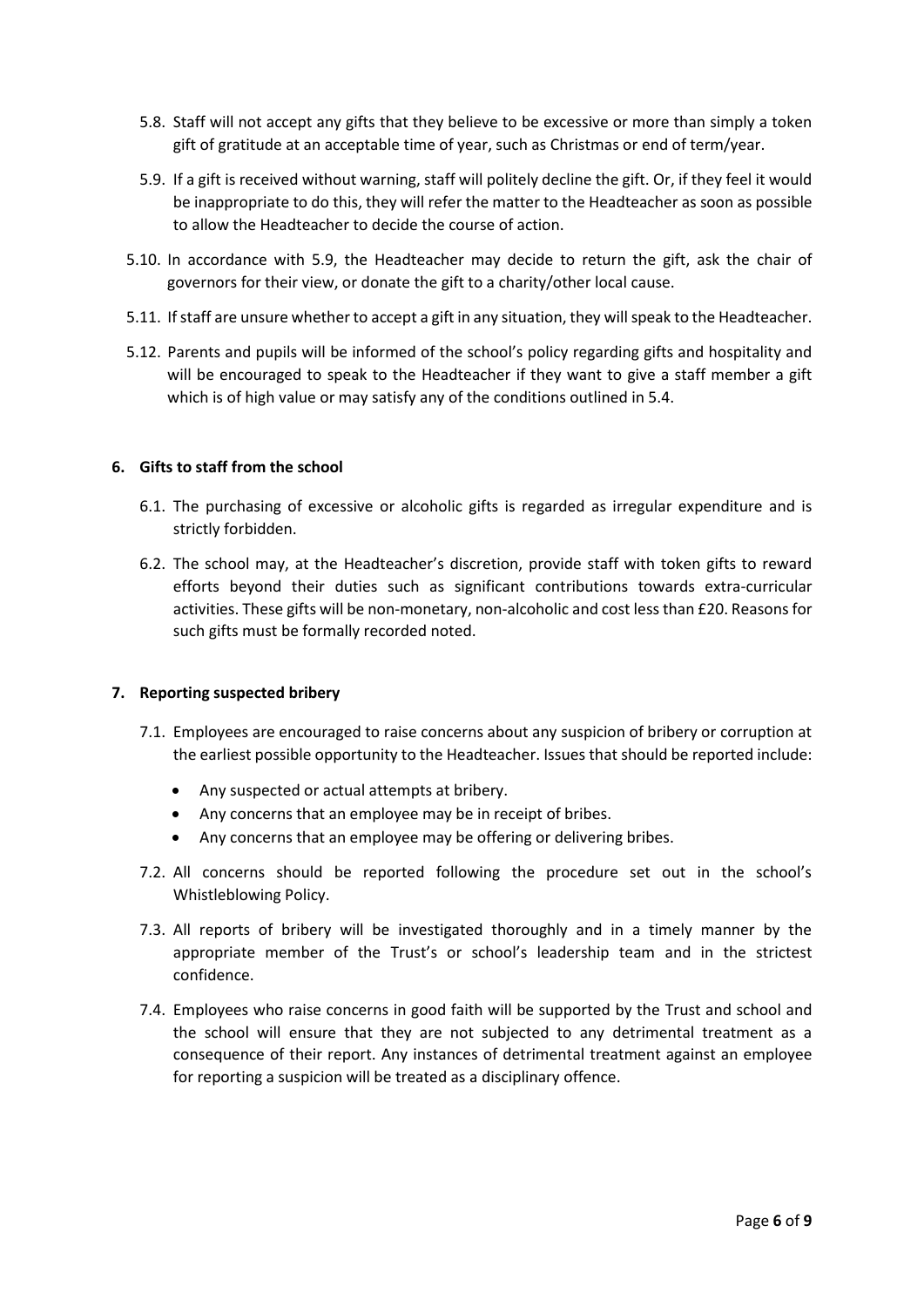## <span id="page-7-0"></span>**8. Following investigation**

8.1. The school will invoke disciplinary procedures where any employee is found guilty of bribery and this may result in a finding of gross misconduct and immediate dismissal. The school may terminate the contracts of any associated persons, including consultants or other workers acting for, or on behalf of the school, who are found to have breached this policy.

#### <span id="page-7-1"></span>**9. Record keeping**

- 9.1. All schools keep financial records and have appropriate internal controls to provide evidence for the business reasons for making payments to third parties. Employees will make the Headteacher or Head of Finance aware of all hospitality or gifts received or offered over the value of £30; these will be subject to managerial review. A declaration form is in appendix A of this policy.
- 9.2. The Gifts and Hospitality Register is used to record gifts or hospitality that needs to be recorded. Each school, and the Trust will hold their own register. The following information will be recorded:
	- The nature of the gift/hospitality
	- The date the gift/hospitality was offered
	- Who the gift/hospitality was offered by
	- Name of staff member the gift/hospitality was offered to
	- Value of the gift/hospitality
	- Action taken for example, whether the offer was refused or accepted
- 9.3. Employees' expenses claims relating to hospitality, gifts or expenses incurred to third parties are submitted in accordance with the school's Staff Expenses Policy.
- 9.4. All invoices, accounts and related documents should be prepared and maintained with the highest accuracy and completeness.
- 9.5. No accounts may be kept "off-book".

# <span id="page-7-2"></span>Policy Review

This policy will be reviewed by Head of Finance and approved by the Reach2 Finance Committee every 3 years as per the REAch2 policy cycle or sooner if required. The scheduled review date for this policy is March 2024.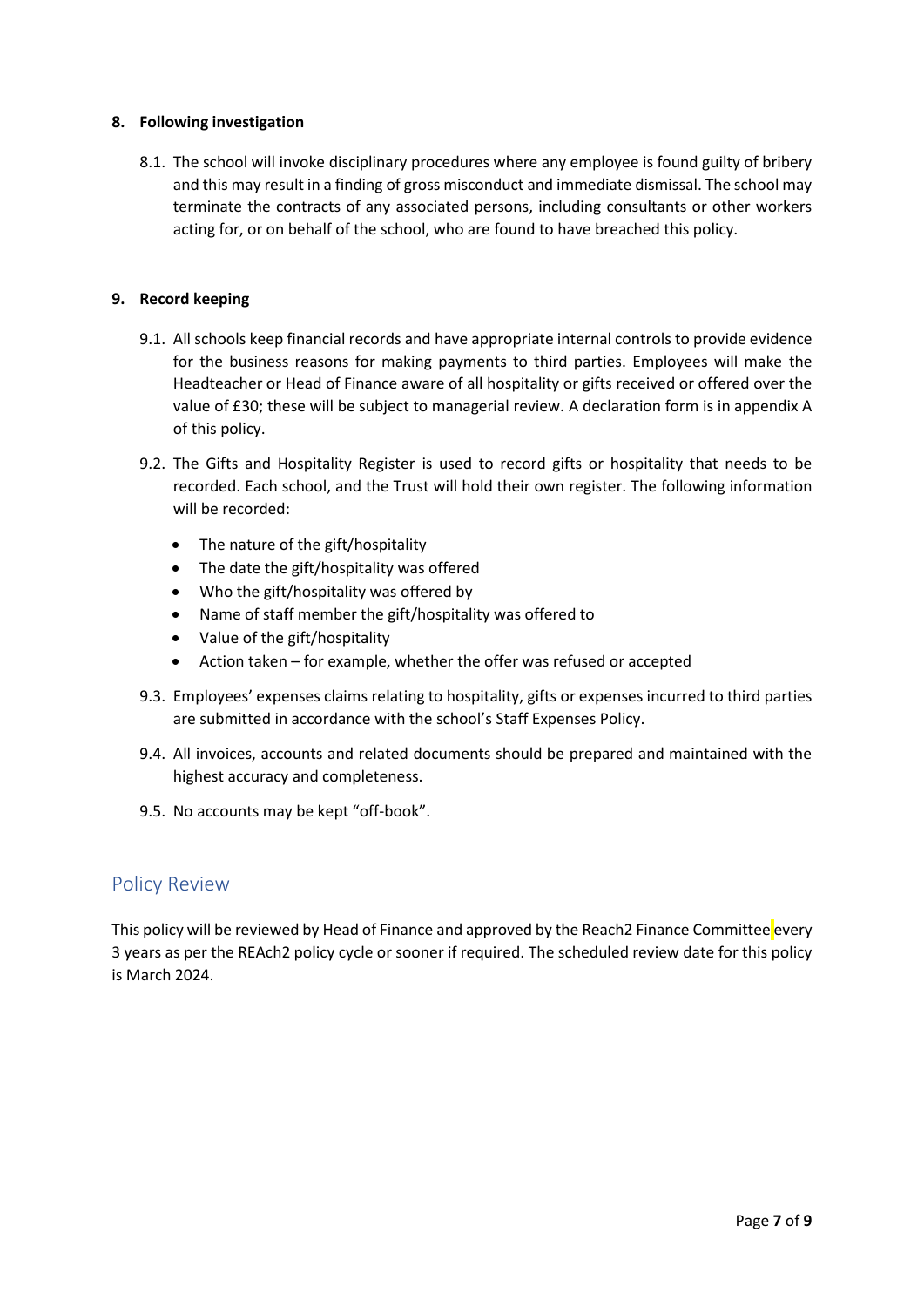# <span id="page-8-0"></span>Appendix 1 - Declaration Of Hospitality And Gifts Form

Receiving benefits, gifts, rewards or hospitality in return for providing services (even if these services are part of a usual role) can be perceived as an inducement to show favour to a person or organisation in his or her official capacity. Staff and Governors are advised to decline such offers, but it is acknowledged that there may be occasions when this is not feasible. All staff and Governors should conduct themselves with integrity, impartiality and honesty at all times and should maintain high standards of propriety and professionalism**.** 

## **If you have received a gift or hospitality, please complete this form and return to the xxx.**

#### **Details of the person receiving the Gift or Hospitality**

| <b>Full Name</b>    |  |
|---------------------|--|
| <b>Job Title</b>    |  |
| Date of declaration |  |
| Signature           |  |

#### **Description of Gift or Hospitality**

| Description of gift / hospitality                                              |        |
|--------------------------------------------------------------------------------|--------|
| <b>Estimated / actual value</b>                                                |        |
| <b>Purpose of the offer</b>                                                    |        |
| Person/ Organisation providing the<br>gift or hospitality                      |        |
|                                                                                |        |
| Relationship (or future relationship)<br>to the person / organisation offering |        |
| the gift or hospitality                                                        |        |
| Gift / hospitality accepted                                                    | Yes/No |
| Any other comments                                                             |        |
|                                                                                |        |

#### **Approved by**

| <b>Full Name</b>           |  |
|----------------------------|--|
| <b>Job Title</b>           |  |
| <b>Date of Declaration</b> |  |
| Signature                  |  |

| <b>Entered on register</b> | Yes/No | Register entry no. |  |
|----------------------------|--------|--------------------|--|
|                            |        |                    |  |